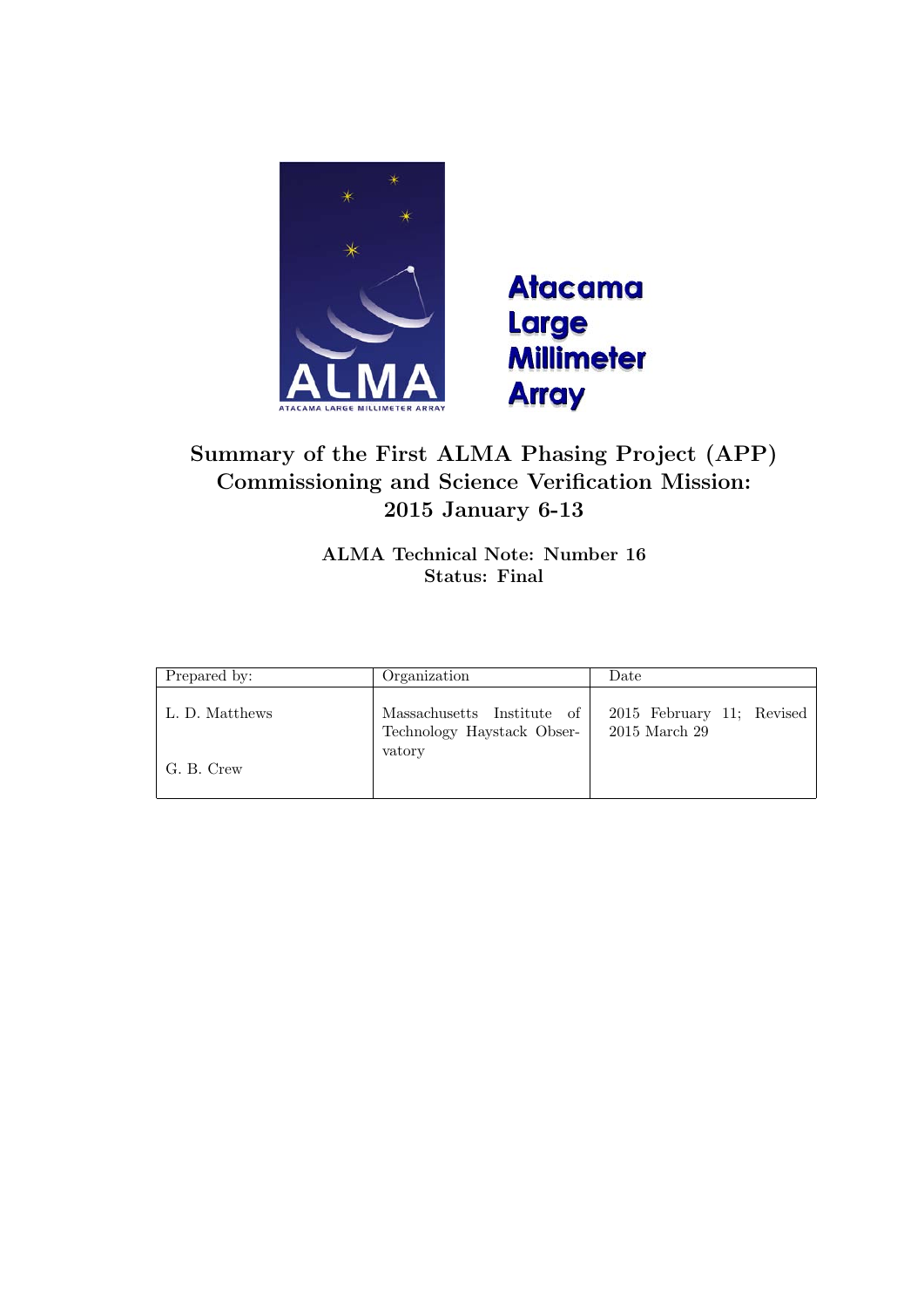### **MEMORANDUM**

To: The ALMA Community

From: Lynn D. Matthews and Geoffrey B. Crew, MIT Haystack Observatory

Date: original version 2015 February 11; updated 2015 March 29

Subject: Summary of the first ALMA Phasing Project (APP) Commissioning and Science Verification Mission: 2015 January 6-13

#### **Overview**

The first Commissioning and Science Verification (CSV) mission for the ALMA Phasing Project (APP) took place during the ALMA EOC Week from 2015 January 6-13. The formal commencement of APP CSV activities followed the provisional acceptance of the APP hardware during a formal review by JAO that took place on 2014 December 11.

## Personnel

APP personnel on site during January CSV mission included: Geoffrey Crew and Lynn Matthews (MIT Haystack Observatory); Matias Mora (NRAO); Alejandro Saez (JAO); and Neil Nagar (University of Concepción). Additionally, Helge Rottmann (MPIfR) provided support remotely. The ALMA Science lead on site during the week was Gianni Marconi.

## **Objectives**

The primary objectives for the first APP CSV campaign were two-fold: (1) local (i.e., short-baseline) VLBI fringe tests between ALMA and nearby sites (APEX and an ALMA antenna at the OSF); (2) systematic testing and characterization of the phasing system. A secondary goal was to begin to familiarize ALMA science and support staff with APP operations.

#### Resources and Set-Ups Employed

# Software

APP CSV observations carried out in January used software release R2014.4. (In contrast, ALMA EOC activities during the week were being performed primarily under R10.6).

## Antennas

ALMA was in a compact configuration during the mission, with maximum baselines of a few hundred meters. The APP performed observations utilizing up to 50 antennas. The array included several CM antennas that were not equipped with WVR monitors. Additionally, antenna PM01 was parked on pad TF01 at the OSF and was used by the APP Team during the week for VLBI testing.

## Remote VLBI stations

Short-baseline VLBI tests were attempted using two independent remote stations. The first was PM01 at the OSF. It was operated with the two-antenna correlator TFINT,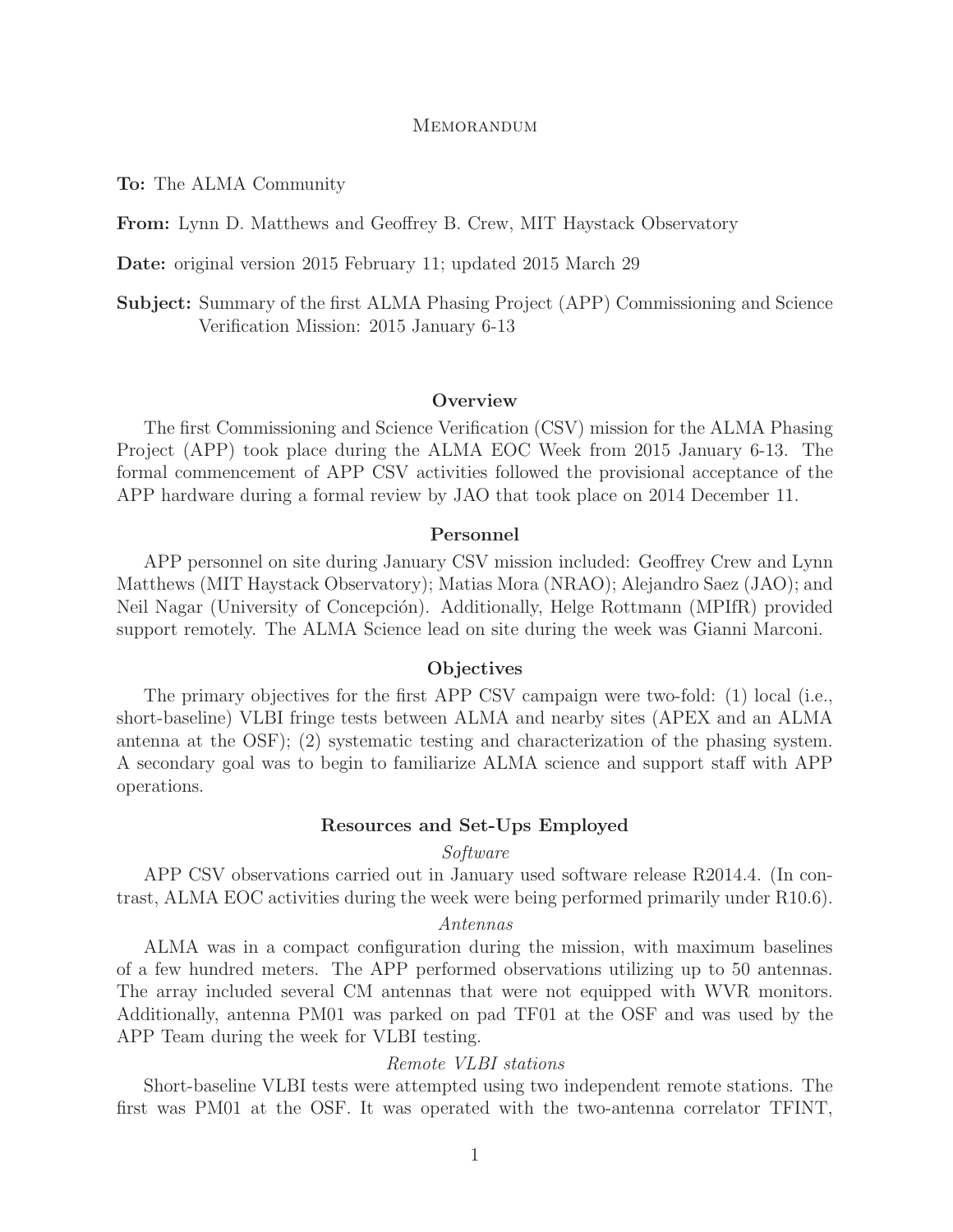which was running a two-antenna build of R2014.4. A quartz crystal was deployed as a time standard; this crystal had previously been in use to monitor the hydrogen maser at the AOS. It was brought down in advance of the EOC week, acclimated, and installed at the OSF. (To provide a second independent time standard, a spare LORR was installed to bring down the maser reference signal from the AOS. However, this signal suffered too much 1/f noise to be usable for the LOs. It did however suffice to provide a measure of the crystal frequency drift.) The TFINT set-up was able to record a single TFB channel, providing a total bandwidth of 32 MHz.

The second remote station deployed during the mission was APEX, which formed a baseline of ∼2.1 km with the center of the ALMA array. APEX was operated in conjunction with ALMA during two 2-hour sessions on 12 and 13 January (03:00-05:00 UTC), respectively. APEX recorded in Band 6 with a bandwidth of 2.048 GHz and two digital backends—one providing a single wide channel, and the other 32 62.5-MHz channels in a single polarization (right circular). During January, the APEX team also carried out VLBI tests with the South Pole Telescope (SPT) in support of the Event Horizon Telescope project, independently of APP CSV. Because of logistical difficulties, SPT equipment and personnel were not in place in time to permit simultaneous recording during the APEX-ALMA campaigns. (SPT did manage to observe, and subsequently obtain fringes with APEX, several days after conclusion of the APP CSV mission.) Long baseline testing with SPT was beyond the scope of the January APP mission, and the lack of participation by SPT therefore did not impact the ability of APP to fulfill its objectives.

# Time allocation

A total of 20 hours of ALMA array time were allocated to APP CSV during the January mission. This included hours where weather conditions were unsuitable for ALMA EOC activities. The APP also had nearly exclusive use of TFINT and the PM01 antenna during the week.

#### Data Collected

Observing targets for the mission were selected from the "ALMA Source Catalog" and included several bright quasars and strong spectral line sources such as Orion. Approximately 173 GB of CSV (uid) data were collected in Bands 3 and 6. VLBI-mode data were recorded simultaneously with the ALMA interferometry mode (ASDM) data, even when ALMA was not observing in conjunction with a remote station. Owing to logistical issues, the VLBI mode data did not arrive at Haystack until shortly before the second APP CSV mission in 2015 March, so a complete analysis of these data is pending. The total amount of data shipped (including all recorder testing through January) was approximately 0.2 PB. Of that, the sessions with APEX (see next section) comprised ∼28 TB.

#### Accomplishments

# VLBI

Extensive experience was gained during the January mission in the operation of the APP's VLBI hardware and recording systems under real-life observing conditions. The APP team successfully deployed an independent VLBI station at the OSF (see above), and this set-up was initially tested in single-dish mode through observations of the  $CO(2-1)$  line (Band 6) and SiO maser lines (Band 3) toward Orion.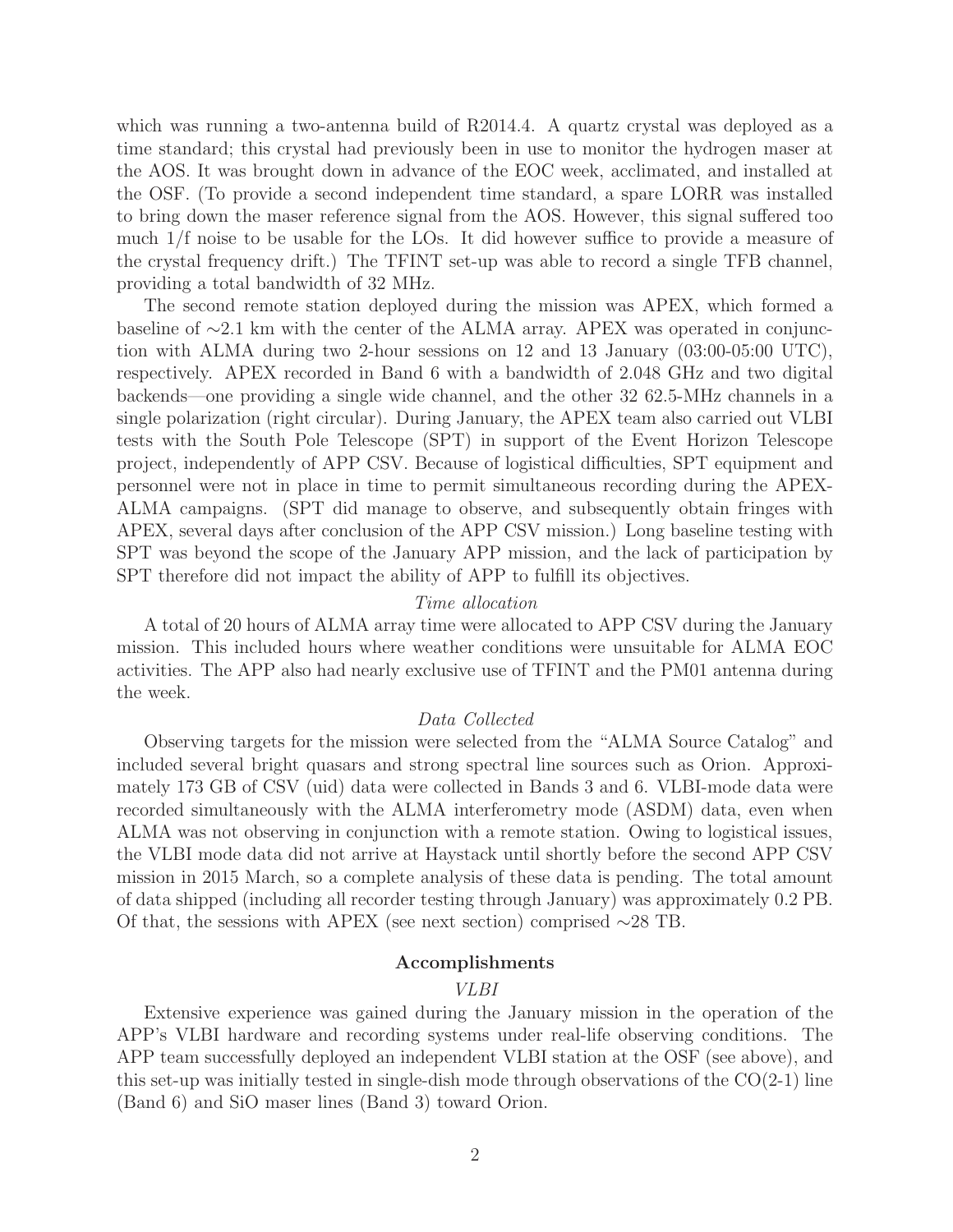The APP met the objective of recording VLBI mode data simultaneously with ALMA and two nearby independent sites (antenna PM01 on pad TF01 at the OSF and APEX, respectively). However, the cadence of the data precluded the planned on-site correlation and analysis of the data.

A brief search on the PM01-ALMA baseline for a short segment of data (transferred via ftp from ALMA to Haystack) did not produce a fringe. During our testing, we experienced some issues with the pointing/focus of PM01, and the analysis suggests that for the scans recorded in Band 3 we may not have been properly pointed (Figure 1).

Significantly greater success was obtained from our local VLBI tests on the ALMA-APEX baseline—namely, the detection of a VLBI fringe on the quasar 0522-364 (Figure 2). The detection shown in Figure 2 is based on a 5-second segment of data transferred via ftp to Haystack and correlated using the Haystack correlator. A subsequent correlation of the full 5-minute scan shows an appropriate scaling of signal-to-noise ratio with increased integration time.

Because ALMA and APEX used completely independent time standards (hydrogen masers), as well as independent electronics and backends, this was a true VLBI experiment and thus constitutes "VLBI first light" for the APP. A full analysis of the remaining ALMA-APEX VLBI data will be undertaken following the 2015 March APP CSV mission. However, a preliminary analysis shows correlation for the full duration of all scans that were successfully recorded. Furthermore, the current detection already verifies that all major hardware components of the APP are working as expected. In addition, it demonstrates the ALMA array position is known with sufficient accuracy for VLBI, that the absolute delay is understood, that the R2DBE digital backend used at APEX has acceptable correlation across the entire 1.875 GHz ALMA band, and that the APEX R2DBE can be channelized into 32 51.2-MHz bands to suitably match the spectral configuration used by ALMA.

# Other Aspects of the Phasing System

In addition to the VLBI experiments, a number of tests were executed during the mission using ALMA in a standard interferometry mode in order to allow rigorous and systematic checks of the performance of the phasing system and the robustness of ASDM data products archived by the phasing system. The team has developed a CASA script to facilitate quick-look analysis of interferometry mode data. Real-time analysis of phasing data during the mission led to the following developments:

- Discovery that DOWNLOADSUMSCALINGDATA takes longer than previously owing to an update in the LTA firmware. This was fixed in the CCC.
- Confirmed that a bug persists in the autocorrelation data being archived by ALMA. This problem is independent of the APP and a JIRA ticket was created (http://ictjira.alma.cl/browse/ICT-3918).
- Identification of a sign error in the slow phasing loop correction with respect to the upper sideband. A patch was implemented, and the slow phasing corrections (as applied to individual ALMA antennas prior to summation) are now working in all four correlator quadrants, both polarizations (Figure 3).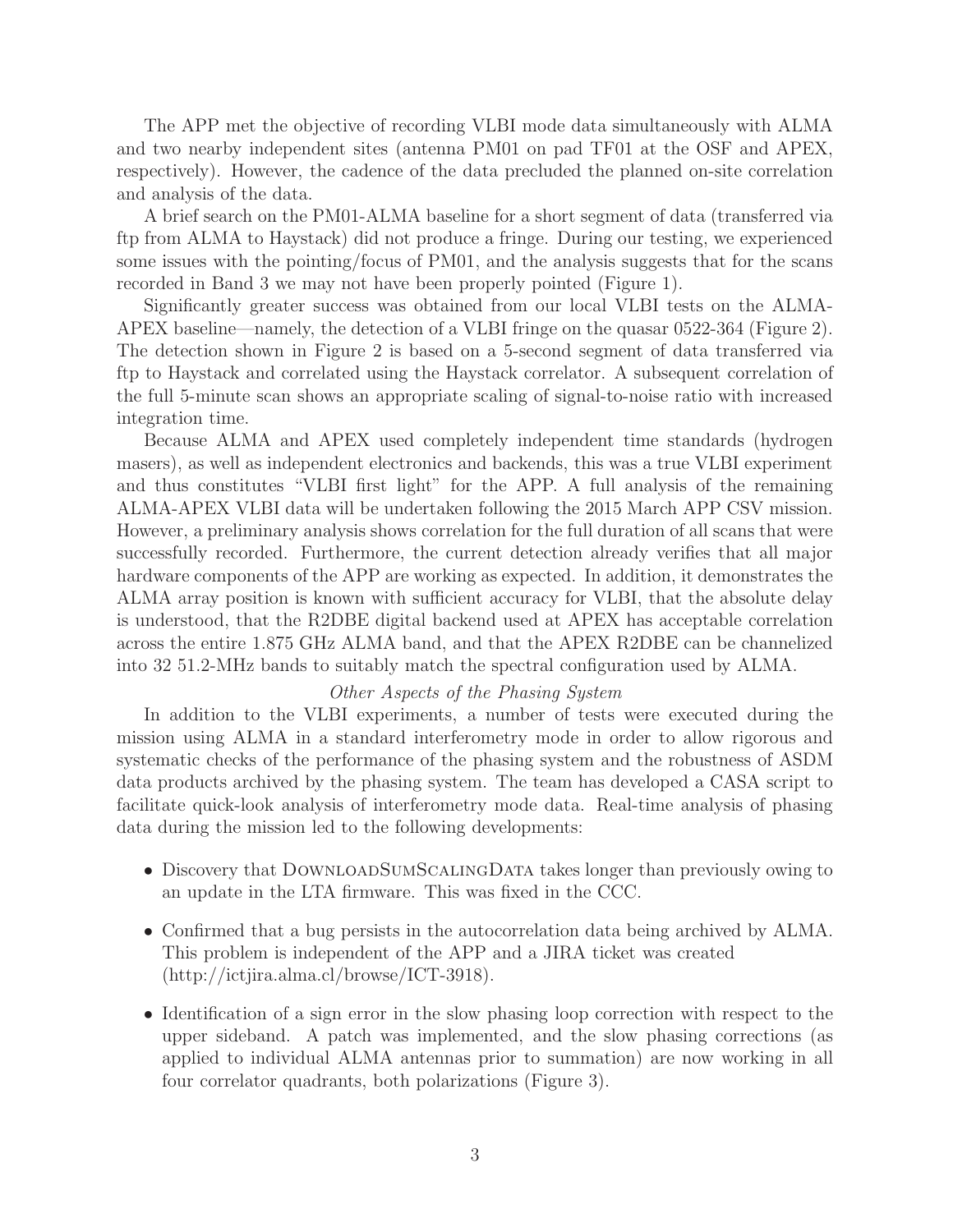- Fine-tuning of the performance of the fast mode phase corrections. It was found that excluding CM antennas allows significant better performance of the fast loop on the DA, DV, and PM antennas. It was also discovered that a bug fixed applied during a previous APP software mission had been reverted, negatively impacting fast loop performance. This was patched. It was confirmed that use of the fast loop improves the overall coherence of the data.
- Identification of the cause of the problem affecting the amplitude of the phased sum antenna (Figure 4). The issue was traced to an inappropriate implementation of the way various delays are applied to the data used to form the sum antenna. In brief, the front-end delays (which have values of ∼100-500 picoseconds) are optimized for baseband 1, polarization  $X$  in Band 3. Delay corrections for the other baseband/polarization combinations are then performed in the CDP. TelCal uses those corrected data to compute the phasing solution. However, data uncorrected for the front-end delay are being used to form the phased sum signal because the signals to sum are captured between the front end and the CDP correction.

Implications of the delay issue are also manifested in the results shown in Figure 2. The ALMA-APEX observations had been planned to take advantage of the good phasing previously observed in Band 3, baseband 1, polarization X. However, since the observations were carried out in Band 6, and the delays in that band are somewhat different (and in effect, effectively optimized against phasing). This means that the ALMA array was essentially performing as a single 12-meter dish. Consequently, the amplitude of the correlation in Figure 2 is a factor of  $\sqrt{N_{\text{ant}}} \approx 7$  lower than expected. Tests of a correction for this issue are planned for the 2015 March APP CVS mission.

Additional activities during the January mission included making contacts with members of the ALMA EOC and Array Operations teams and acquainting them with APP operations, and the presentation of an overview of the APP during the weekly science meeting at the OSF.

# Continuing Activities

Following completion of the January APP CSV mission, a number of directly related follow-on activities are underway by the APP team. These include:

- Full correlation and analysis of VLBI mode data obtained in January.
- Additional reduction and analysis of interferometry mode data to characterize phasing system performance.
- Preparation of a memo detailing the problem with the application of delays to the phase sum and outlining possible fixes to improve the performance. An initial fix is being tested during the 2015 March mission.
- Modification of TelCal code to enable operating observing mode with multiple spectral channels per TFB, providing more options for TFB phase estimates.
- R2014.6 verification, in coordination with ADC.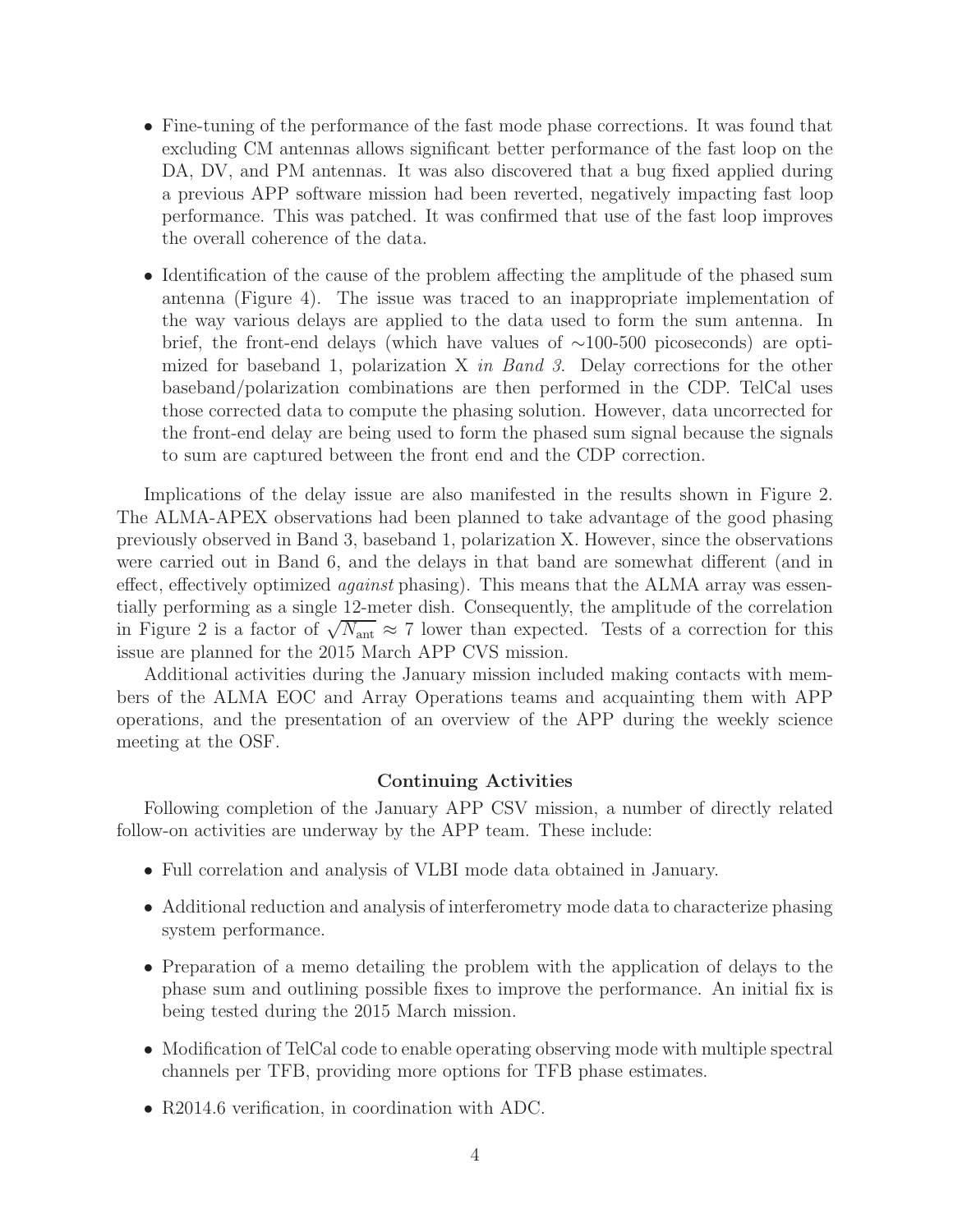

Figure 1: Autocorrelations of Orion SiO  $v=1$ , J=2-1 maser (Band 3) lines captured at an intermediate stage of the VLBI processing. For the VLBI analysis, the equivalent of 50 ms dump times were used and the autocorrelations of these are plotted after phase-up. The horizontal axis is proportional to frequency in the sub-band; the vertical axis (log-scale) is the relative amplitude with frequency. The phased array lines (AA-0 and AA-1) show considerable structure. The lines recorded from the comparison antenna (CC-0 and CC-1) show prominently above the noise floor. The lines for the OSF antenna (PM01, labelled II-0 and II-1) are barely distinguishable from the noise floor, possibly because of pointing errors.

- Coordination with ALMA EOC on the scheduling of future APP CSV activities.
- Conversion of our test observing scripts to observing scripts that utilize the SSR.

Additional information on the 2015 January APP CSV mission is available on the mission wiki page:

https://ictwiki.alma.cl/twiki/bin/view/AppMissionChileCommissioning01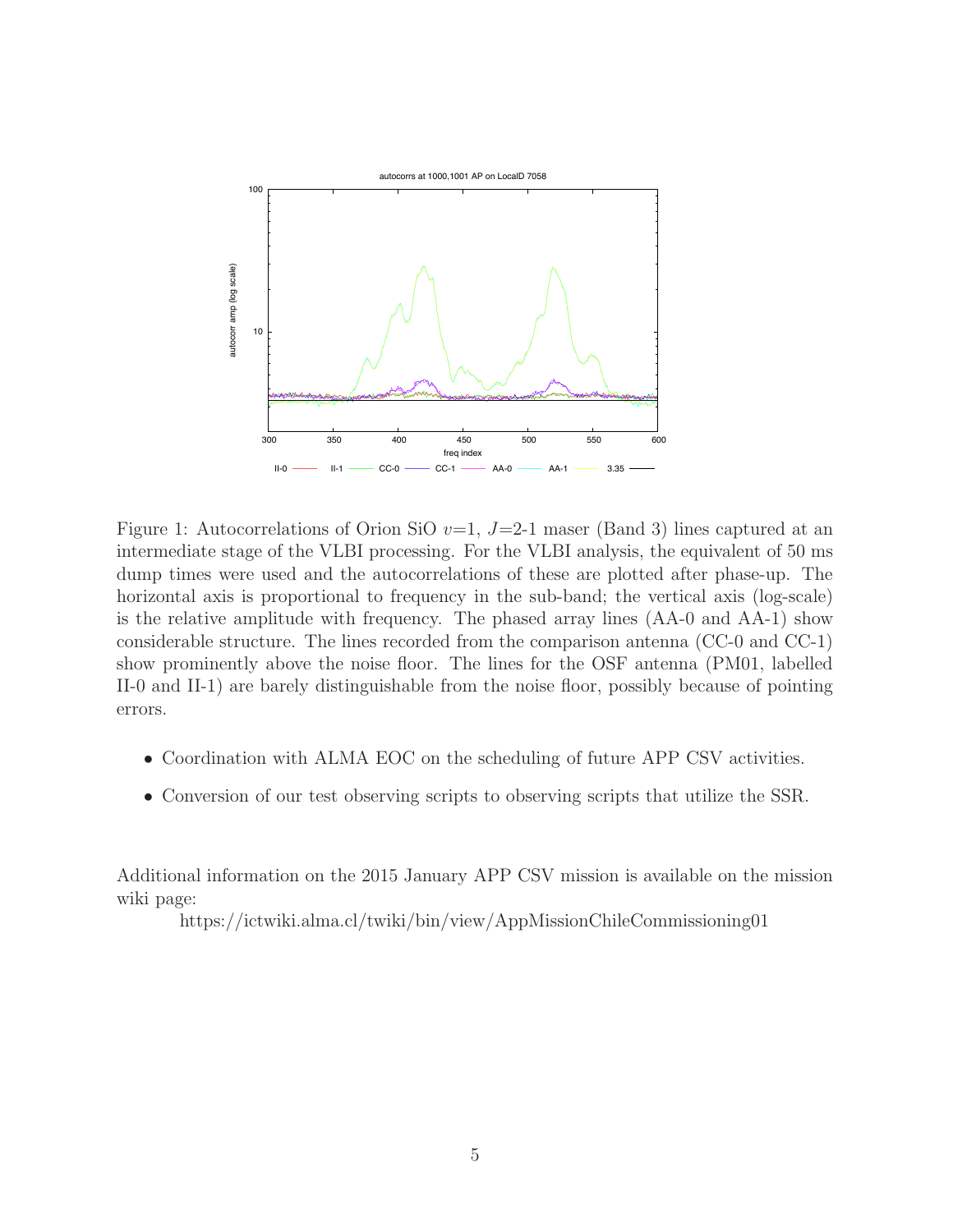

Figure 2: VLBI fringe detection on the quasar 0522-364, obtained on a 2.1 km baseline between ALMA and the APEX antenna on 2015 January 13. Five seconds of data are shown. The high signal-to-noise ratio of the detection (∼68) is evident from the clear peaks in the delay rate (red curve, top panel) and in both the single-band delay (green curve, center-left panel) and multi-band delay (blue curve, top panel). The center-right panel shows amplitude (blue) and phase (red), averaged over all baseband channels at a resolution of 100 kHz. (The VLBI correlation was performed at 3.125 kHz resolution). The lower plot shows amplitude (blue) and phase (red) as a function of time for each of the 32 51-MHz frequency channels. (The wings of the 62.5 MHz ALMA TFB channels were not included). The decrease in amplitude across the band is largely due to the characteristics of the APEX digital backend, which has better response at low frequencies. As described in the text, owing to an issue with the application of delays, the ALMA array was effectively unphased during this session, hence the correlated amplitude is as expected for a single 12-m dish.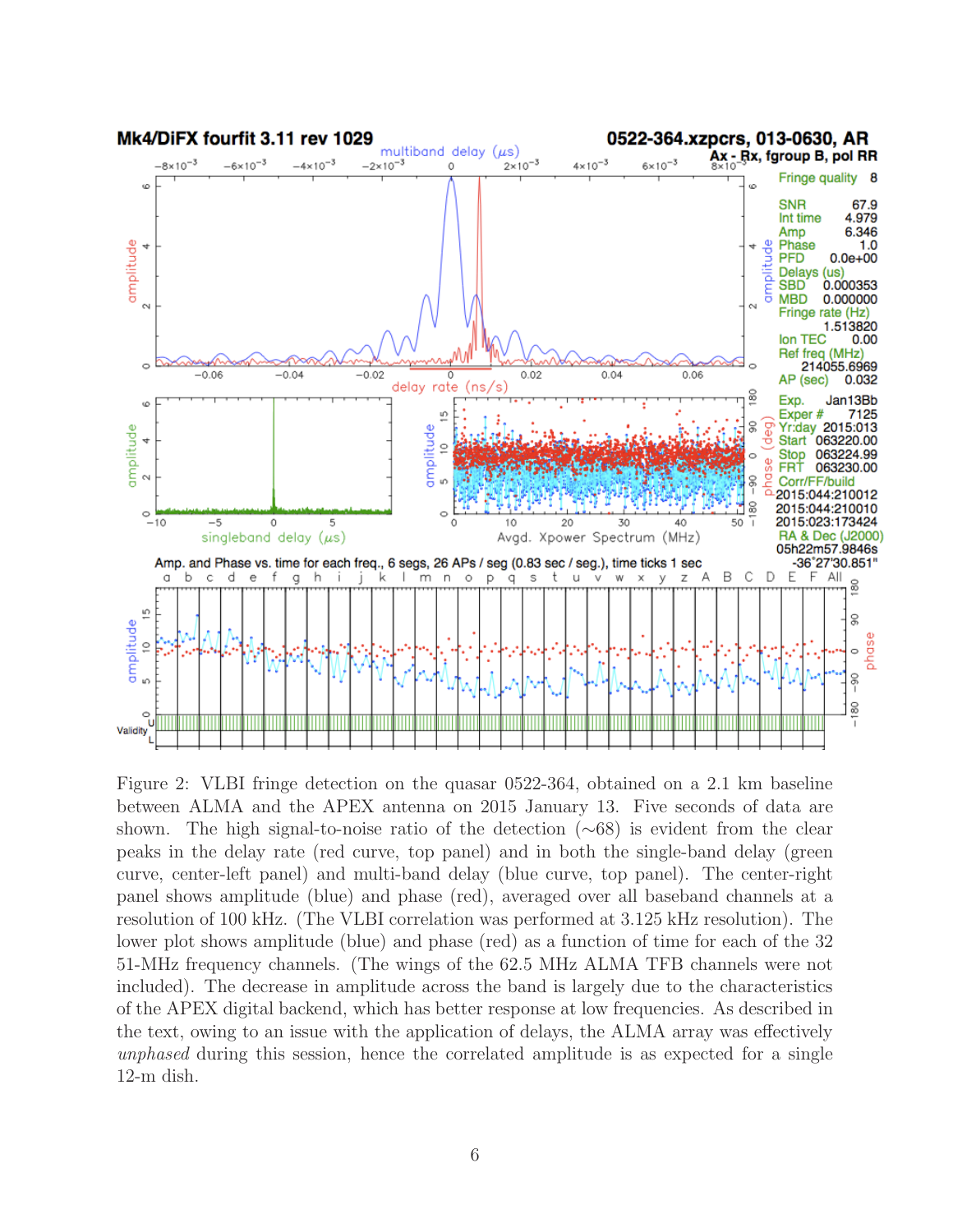

Figure 3: Phases as a function of time during a 3.5-minute Band 3 observation of the quasar 0730-116 with the ALMA phasing system on 2015 January 9. The baselines for 41 antennas that received phasing corrections are plotted (polarization XX). Each of the four correlator quadrants is shown in a different color (although the symbols overlap). Phase-up (i.e., the expected convergence of the phases toward zero for an unresolved source) is clearly observed in all four quadrants.